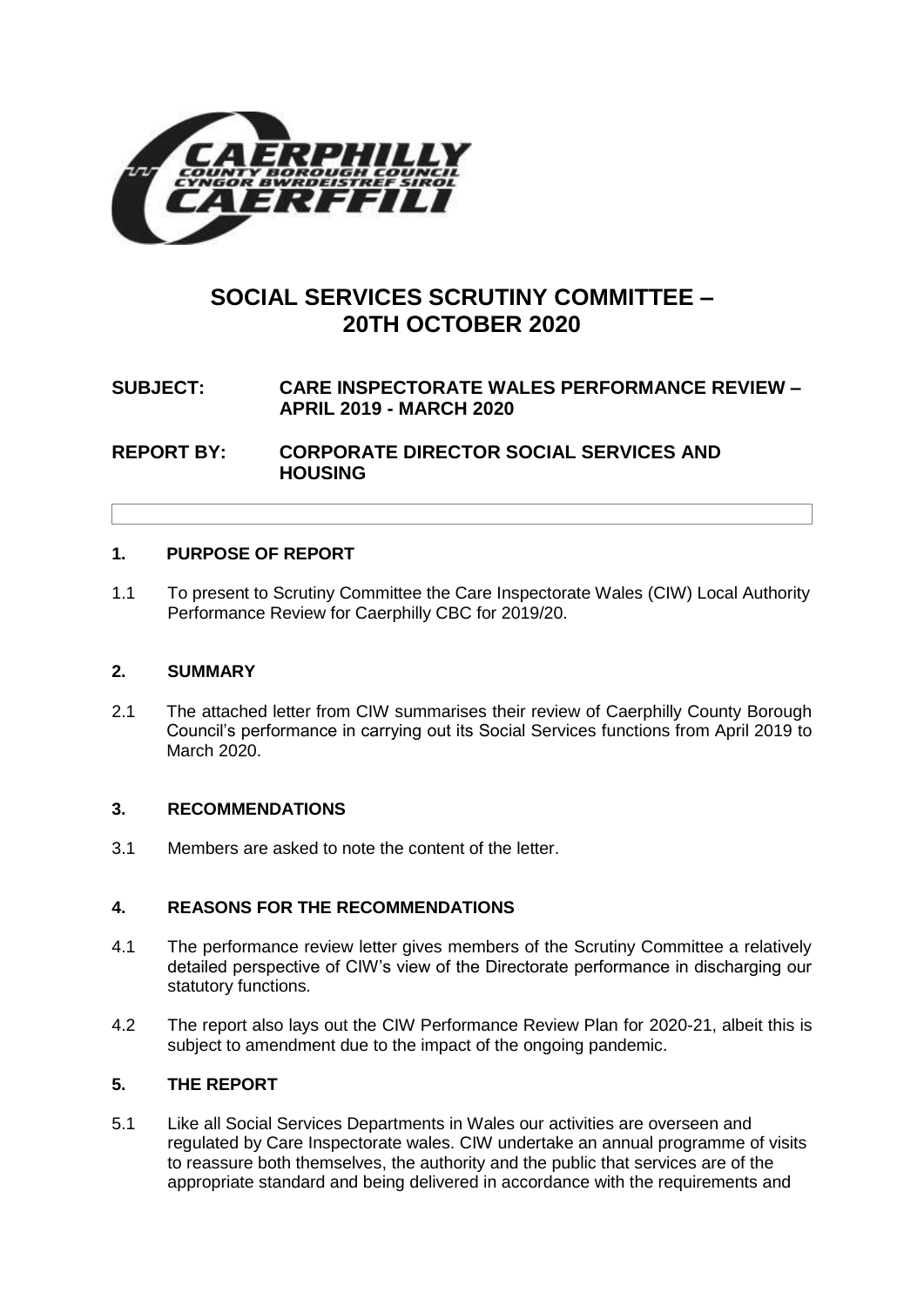principles of the Social Services & Wellbeing (Wales) Act 2014.

- 5.2 The attached letter is informed by the performance evaluation activity undertaken by the Inspectorate during the course of the year. This activity included:
	- focused activity adults services January 2020
	- focused activity children's services February 2020
	- engagement with older adults and their carers September 2019
	- head of service meetings
	- challenge meeting prevention and promotion of independence for older people October 2019
- 5.3 The report is based around a summary of strengths and areas for improvement under four main headings. These are;
	- Well-being
	- People
	- Prevention
	- Partnerships
- 5.4 Areas for improvement identified in the report will make their way into our Directorate Plans for what remains of 2020/21 and 2021/22.

#### 5.5 **Conclusion**

The report from CIW paints a generally positive picture of the Directorate's performance during 2019/20. We will continue to engage with CIW in accordance with the agreed programme of visits and will use the feedback as part of my Annual Directors report for 2019/20 which is currently being written.

#### 6. **ASSUMPTIONS**

6.1 There were no assumptions made in writing this report.

#### **7. LINKS TO RELEVANT COUNCIL POLICIES**

#### 7.1 **Corporate Plan 2018-2023.**

The contents of this report contributes towards to or impacts on the following Corporate Well-being Objectives;

Objective 5 - Creating a county borough that supports a healthy lifestyle in accordance with the sustainable Development Principle within the Wellbeing of Future Generations (Wales) Act 2015

Objective 6 - Support citizens to remain independent and improve their well-being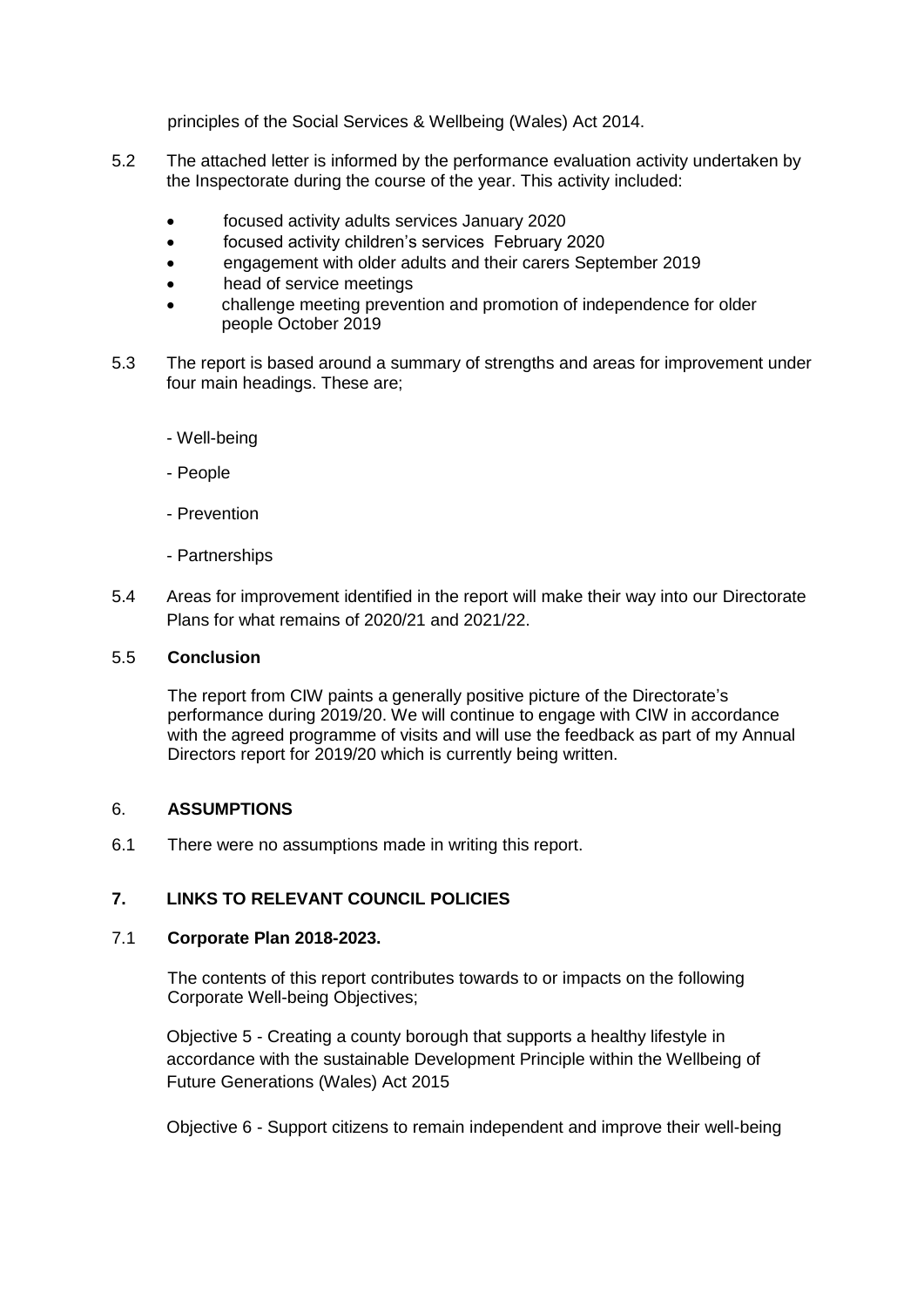## **8. WELL-BEING OF FUTURE GENERATIONS**

- 8.1 This report contributes to the following Well-being Goals:-
	- A resilient Wales

:

- A healthier Wales
- A more equal Wales
- A Wales of cohesive communities

The report is consistent with the five ways of working as defined within the sustainable development principle in the Act.

- Long Term The feedback from CIW helps us understand and ensure that our services are fit for purpose and sustainable in meeting people's needs moving forward.
- Prevention Prevention is a key part of the Social Services & Well-being (Wales) Act 2014. The letter from CIW contains specific reference with regard to our performance around prevention.
- Integration Good quality social care services play a fundamental part in ensuring the well-being, not just to the recipients of the service, but also to their immediate families and the general community. Supporting unpaid carers allow people to continue to work and gives carers the support they need to continue to care for their loved ones longer term allowing the recipients of the service to remain in their own homes for longer.
- Collaboration Partnerships are now a cornerstone of delivering our services. This is both with other public bodies and the people who use our services. The letter from CIW makes specific reference to our performance in this area.
- Involvement Involving citizens in the planning and delivery of services is a key part of the Social Services & Well-being (Wales) Act 2014. Co-production of services is now a basic requirement of social work services.

## **9. EQUALITIES IMPLICATIONS**

9.1 There are no equalities impacts arising from this report. Equalities is a central plank of the delivery of social care services. There are no services development issues arising from this report that require equality impact assessments to be completed.

#### **10. FINANCIAL IMPLICATIONS**

10.1 There are no direct financial implications arising from this report. The Directorate has a set annual revenue budget and has successfully operated within the confines of this budget during 2019/20.

## **11. PERSONNEL IMPLICATIONS**

11.1 There are no direct personnel implications arising from this report.